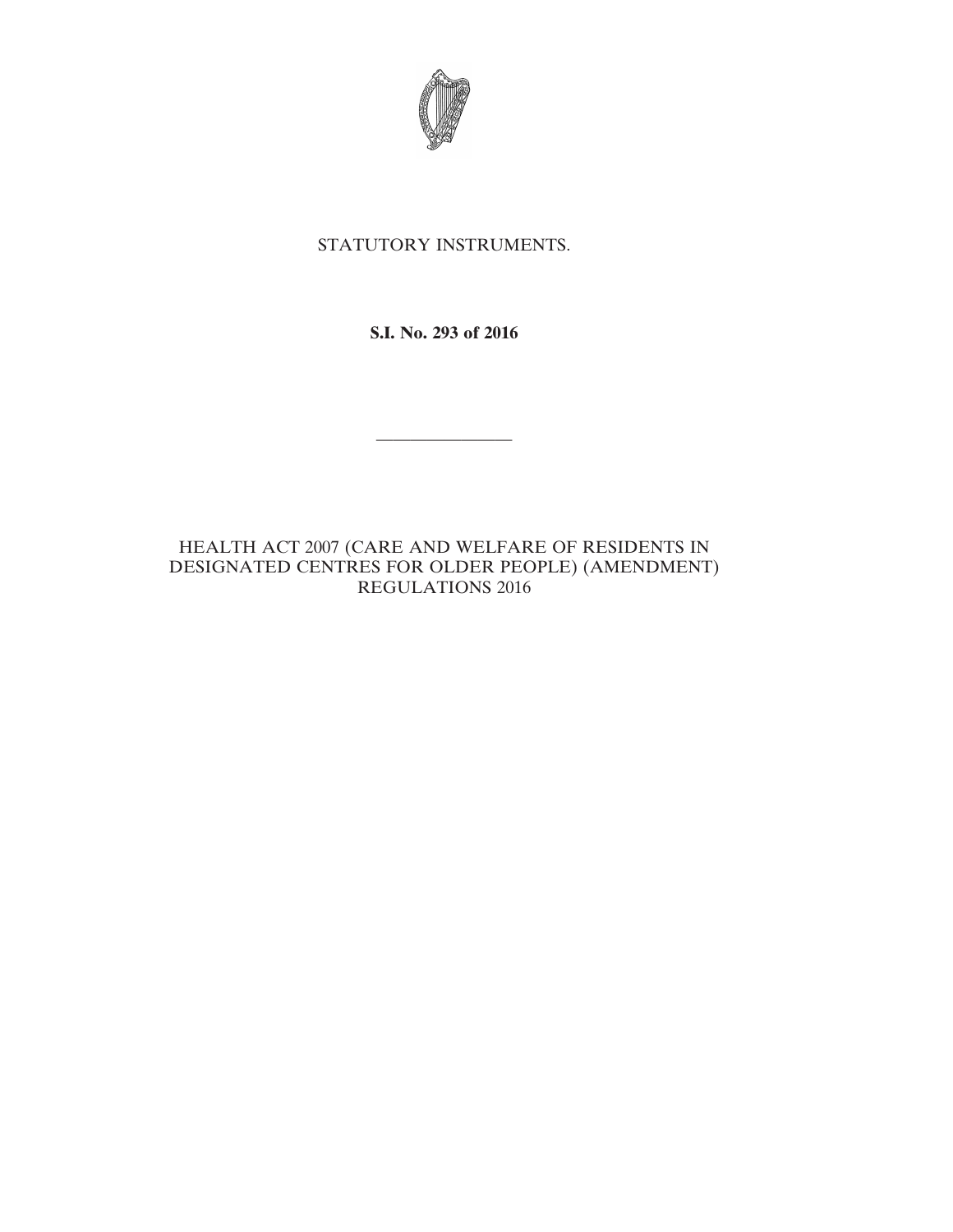## HEALTH ACT 2007 (CARE AND WELFARE OF RESIDENTS IN DESIGNATED CENTRES FOR OLDER PEOPLE) (AMENDMENT) REGULATIONS 2016

I, SIMON HARRIS, Minister for Health, in exercise of the powers conferred on me by section 101 of the Health Act 2007 (No. 23 of 2007) (as adapted by the Health and Children (Alteration of Name of Department and Title of Minister) Order 2011 (S.I. No. 219 of 2011)), hereby make the following regulations:

#### *Citation and commencement*

1. These Regulations may be cited as the Health Act 2007 (Care and Welfare of Residents in Designated Centres for Older People) (Amendment) Regulations 2016.

### *Definition*

2. In these Regulations "Principal Regulations" means the Health Act 2007 (Care and Welfare of Residents in Designated Centres for Older People) Regulations 2013 (S.I. No.415 of 2013).

### *Amendment of Regulation 24 of Principal Regulations*

3. Regulation 24(1) of the Principal Regulations is amended by the insertion of ", including terms relating to the bedroom to be provided to the resident and the number of other occupants (if any) of that bedroom," after "the terms".

#### *Amendment of Schedule 6 to the Principal Regulations*

4. Schedule 6 to the Principal Regulations is amended by—

(*a*) the insertion of the following paragraphs after paragraph 1 of Part 1:

"1A. In a designated centre which was carrying on the business of a designated centre before 1 July 2009, or a part of a designated centre where such business was carried on before that date, the area of floor space for each resident and the number of residents in each bedroom in that designated centre or part of a designated centre on the day the Health Act 2007 (Care and Welfare of Residents in Designated Centres for Older People) (Amendment) Regulations 2016 come into operation is an acceptable area of floor space for each resident of the bedroom and an acceptable number of residents for that bedroom.

1B. On and from 1 January 2022, a bedroom in a designated centre which was carrying on the business of a designated centre on or before 1 July 2009 or a part of a designated centre where such business was carried on before that date shall have an area of not less than  $7.4 \text{ m}^2$ 

*Notice of the making of this Statutory Instrument was published in "Iris Oifigiúil" of* 10*th June*, 2016.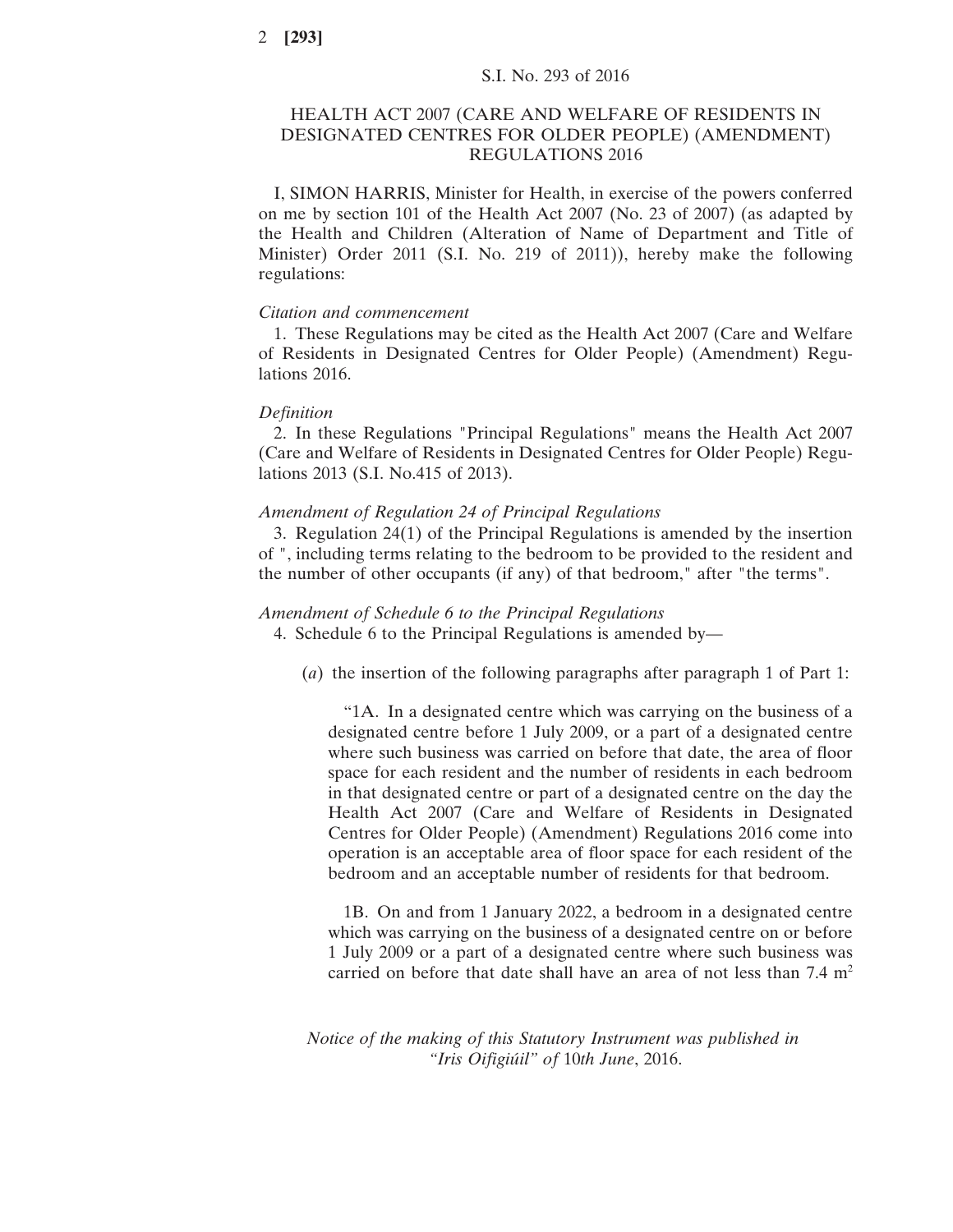of floor space, which area shall include the space occupied by a bed, a chair and personal storage space, for each resident of that bedroom and no bedroom shall have more than 4 residents other than a highdependency room which shall not have more than 6 residents.

1C. The area of floor space for a resident of a bedroom in a designated centre shall not be reduced from the area of floor space provided for the resident on the day the Health Act 2007 (Care and Welfare of Residents in Designated Centres for Older People) (Amendment) Regulations 2016 come into operation.

1D. The number of residents of a bedroom in a designated centre shall not be increased from the number of residents in the bedroom on the day the Health Act 2007 (Care and Welfare of Residents in Designated Centres for Older People) (Amendment) Regulations 2016 come into operation.",

(*b*) the substitution of the following clause for clause 3(i) of Part 1:

- "(i) adequate sitting and recreational space other than a resident's private accommodation and, on and from 1 January 2022, dining facilities for all residents which can cater to the number of residents concerned but not necessarily for all residents at the same sitting,", and
- (*c*) the insertion of the following clause after clause (*c*) of Part 3:
	- "(cc) on and from 1 January 2022, toilets, including toilets of the type referred to in paragraph (*c*), which are easily accessible by, and in close proximity to, but not necessarily en suite with the bedrooms of every 8 residents,".



GIVEN under my Official Seal, 7 June 2016.

> SIMON HARRIS, Minister for Health.